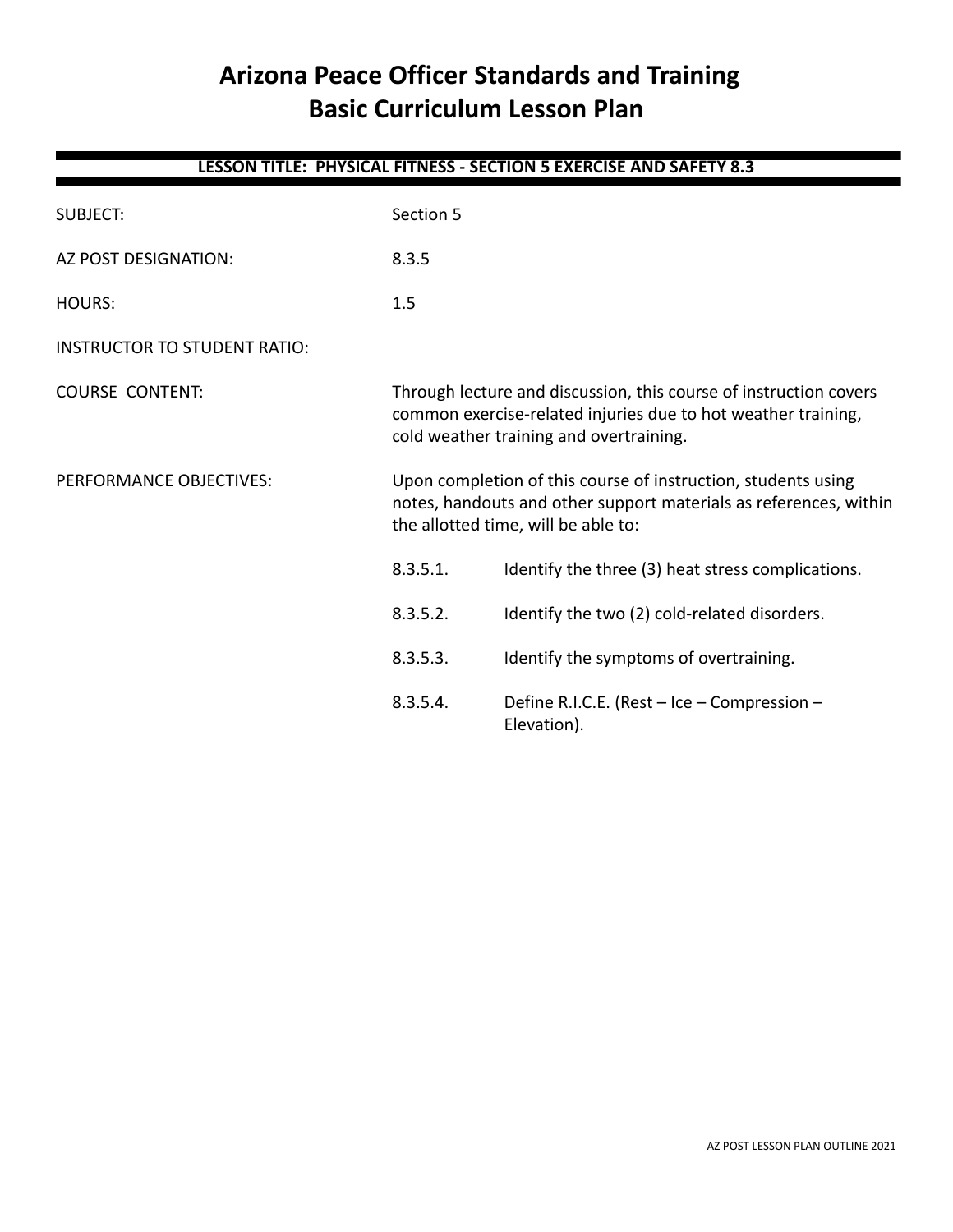| <b>LESSON TITLE: PHYSICAL FITNESS</b><br><b>SECTION 5 EXERCISE AND SAFETY</b> |                                                                                                                                                                                                       | PAGE: 2           |  |
|-------------------------------------------------------------------------------|-------------------------------------------------------------------------------------------------------------------------------------------------------------------------------------------------------|-------------------|--|
|                                                                               |                                                                                                                                                                                                       |                   |  |
| DATE FIRST PREPARED:                                                          | February 2004                                                                                                                                                                                         |                   |  |
| <b>PREPARED BY:</b>                                                           | Lt. Angela Kwan, Phoenix P.D.                                                                                                                                                                         |                   |  |
| REVIEWED - REVISED:                                                           | Lt. Angela Kwan, Phoenix P.D.                                                                                                                                                                         | DATE: August 2008 |  |
| <b>REVIEWED - REVISED:</b>                                                    | AZPOST (DocX)                                                                                                                                                                                         | DATE: March 2022  |  |
| <b>REVIEWED - REVISED:</b>                                                    |                                                                                                                                                                                                       | DATE:             |  |
| <b>REVIEWED - REVISED:</b>                                                    |                                                                                                                                                                                                       | DATE:             |  |
| REVIEWED - REVISED:                                                           |                                                                                                                                                                                                       | DATE:             |  |
| REVIEWED - REVISED:                                                           |                                                                                                                                                                                                       | DATE:             |  |
| AZ POST - APPROVAL:                                                           | <b>Richard Watling</b>                                                                                                                                                                                | DATE: June 2004   |  |
| AZ POST - APPROVAL:                                                           | Lori Wait                                                                                                                                                                                             | DATE: March 2022  |  |
| LIST ANY PREREQUISITES:                                                       |                                                                                                                                                                                                       |                   |  |
| <b>LEAD INSTRUCTOR:</b>                                                       |                                                                                                                                                                                                       |                   |  |
| BACK-UP INSTRUCTOR(S):                                                        |                                                                                                                                                                                                       |                   |  |
| <b>INSTRUCTOR REFERENCES:</b>                                                 | Physical Fitness Specialist Course Manual compiled by the Cooper<br>Institute of Aerobic Research, Dallas, Texas. Revised 2007.                                                                       |                   |  |
| <b>CLASS LEVEL:</b>                                                           | Instructor                                                                                                                                                                                            |                   |  |
| <b>TRAINING AIDS:</b>                                                         | Computer-aided slides on PowerPoint software and computer and<br>projector or overhead projector.                                                                                                     |                   |  |
| <b>INSTRUCTIONAL STRATEGY:</b>                                                | Instructional objectives will be obtained through the use of<br>lecture, reading assignments and group discussion.                                                                                    |                   |  |
| <b>SUCCESS CRITERIA:</b>                                                      | Success in this functional area will be demonstrated through the<br>attainment of a 70% passing grade on a written objective<br>examination comprised of multiple-choice and true/false<br>questions. |                   |  |
| <b>COMPUTER FILE NAME:</b>                                                    | 8.3.5 Sec 5 Exercise and Safety                                                                                                                                                                       |                   |  |
| DATE RELEASED TO THE SHARE FILE:                                              | May 27, 2022                                                                                                                                                                                          |                   |  |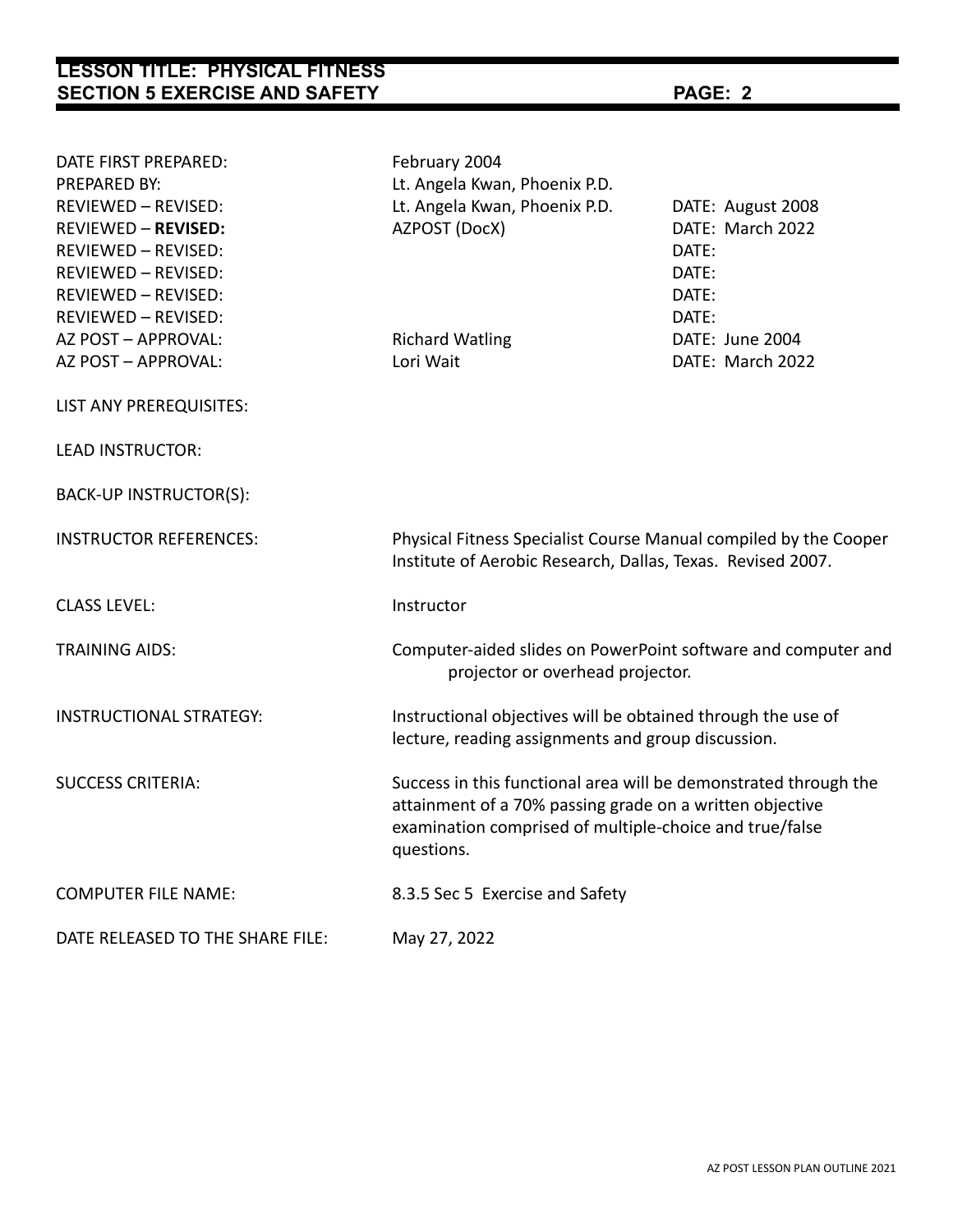## **I. INTRODUCTION**

- A. Instructor(s) (self) introduction.
- B. Preview of performance objectives.

# **II. HOT WEATHER TRAINING**

- A. How the body dissipates heat.
	- 1. Conduction heat transfers from one (1) solid object to another, warm to cool.
	- 2. Radiation loss of heat in the form of infrared rays.
	- 3. Convection heat transfer from the body to the surrounding air. The air must be cool; moving air facilitates convection tremendously.
	- 4. Evaporation evaporation of sweat results in heat loss. This is the major way in which heat dissipates in warm weather.
- B. Hypothalamus.
	- 1. The body's thermostat.
	- 2. Controls sweating.
- C. Acclimation.
	- 1. Takes approximately 10-14 days. ( Discuss the heat index; high humidity, makes heat more dangerous.)
	- 2. Hypothalamus makes the adjustment to regulate sweat. (Because it slows the evaporation of perspiration - the body's natural cooler; explain the chart.)
- D. Complications from heat stress.
	- 1. Heat cramps.
		- a. Signs:
			- i. Severe muscle cramps, usually in the abdomen and legs.
			- ii. Exhaustion, to the point of collapse.
			- iii. Dizziness or periods of faintness.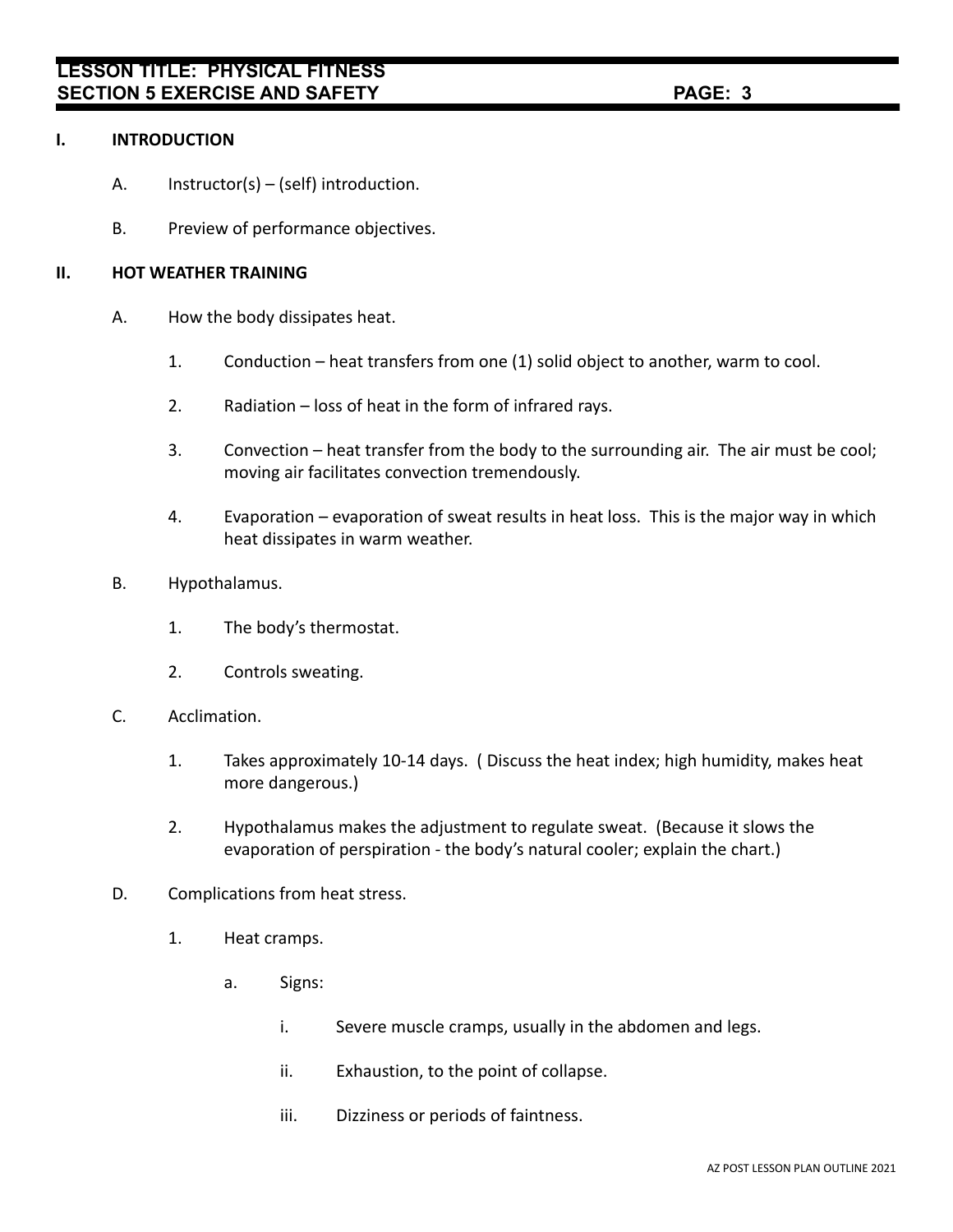# **LESSON TITLE: PHYSICAL FITNESS SECTION 5 EXERCISE AND SAFETY PAGE: 4**

- b. Treatment:
	- i. Move to a cool place.
	- ii. Replenish with fluids, electrolytes.
	- iii. Massage the cramped muscle or apply pressure.
- 2. Heat exhaustion.
	- a. Signs:
		- i. Profuse sweating, weakness, dizziness, the skin is cool and wet and the body temperature is usually elevated.
		- ii. Possible nausea and vomiting and headache.
	- b. Treatment:
		- i. Move to a cool place.
		- ii. Replenish with fluids, electrolytes.
		- iii. Seek medical attention for serious cases.

#### 3. Heat stroke.

- a. Signs:
	- i. The body temperature is greatly elevated, central nervous system impairment, confusion, loss of balance, incoherent speech, delirium, dizziness and loss of consciousness.
	- ii. Sweating profusely; hot, dry skin present.
- b. Treatment:
	- i. Activate EMS immediately.
	- ii. Move to a cooler environment; wet clothing or remove. Heat stroke is life threatening: the body temperature must be lowered **as soon as possible** or brain cells will die.
	- iii. Place ice packs under the armpits, wrists, ankles, neck and groin.
	- iv. Monitor pulse and respiration; initiate CPR, if necessary.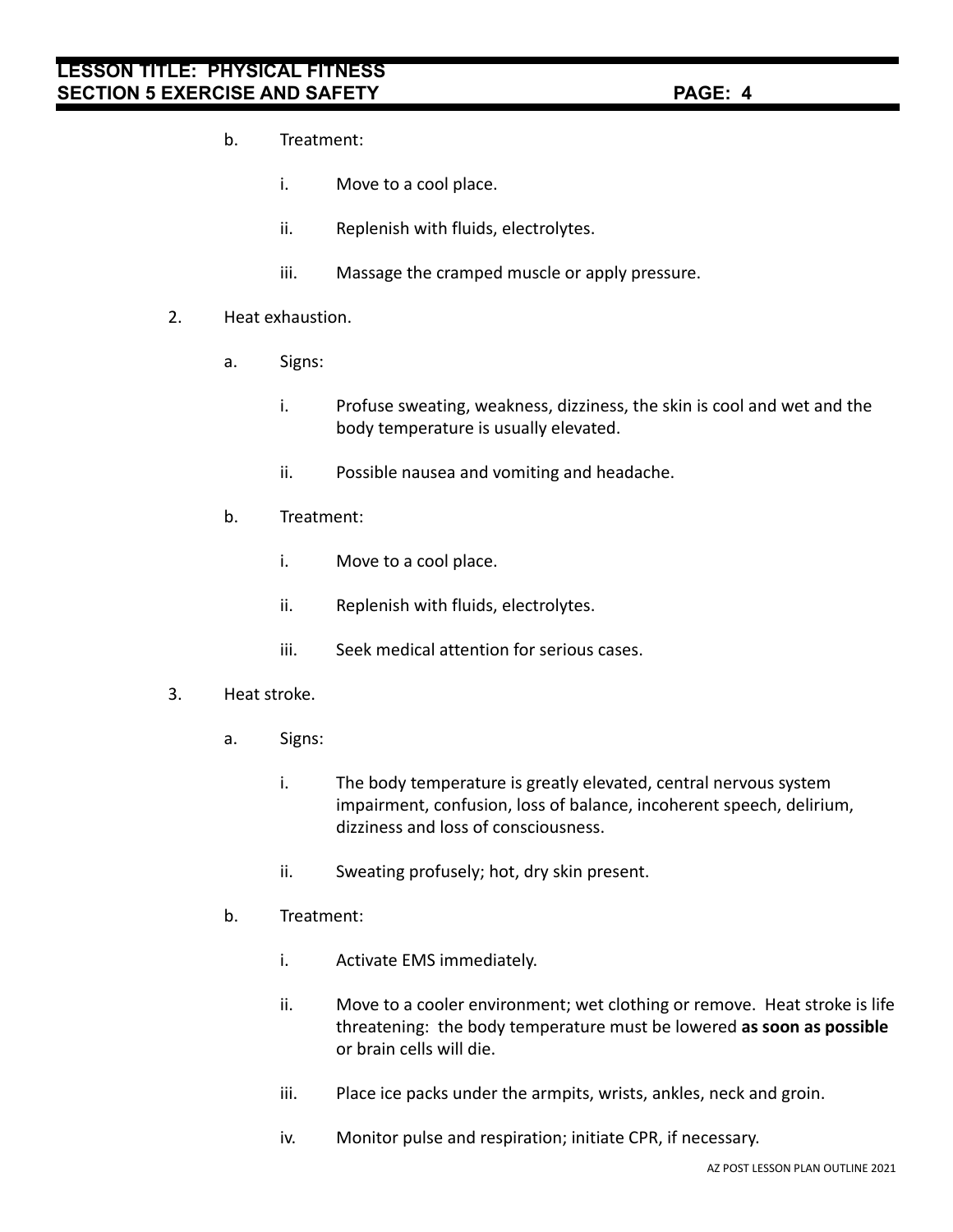- D. Dehydration loss of water content and electrolytes needed for normal body function. (Hyponatremia is a low concentration of sodium in the blood. Additional H20 dilutes the bloodstream further and can be serious, even deadly.)
	- 1. Effects of dehydration:
		- a. Decreased coordination.
		- b. Fatigue.
		- c. Impaired judgment.
		- d. Dry mucous membranes.
		- e. Poor skin elasticity.
		- f. Excessive thirst.
	- 2. Preventing dehydration:
		- a. Drink plenty of water regularly and often. Fluids from the day before hydrate your next day's activity.
		- b. Drink fluids even if you are not thirsty.
		- c. Avoid alcohol, caffeine or other diuretics.
		- d. Wear lightweight, light-colored clothing during exercise.
		- e. Rest often, out of the sun.
		- f. Eat small meals and eat more often. Avoid salt tablets.

#### **III. COLD WEATHER TRAINING**

- A. How the body acclimatizes to cold weather:
	- 1. Resting metabolic rate increases.
	- 2. Less blood is delivered to the skin.
	- 3. Blood flow increases to the hands and feet.
	- 4. Shivering occurs.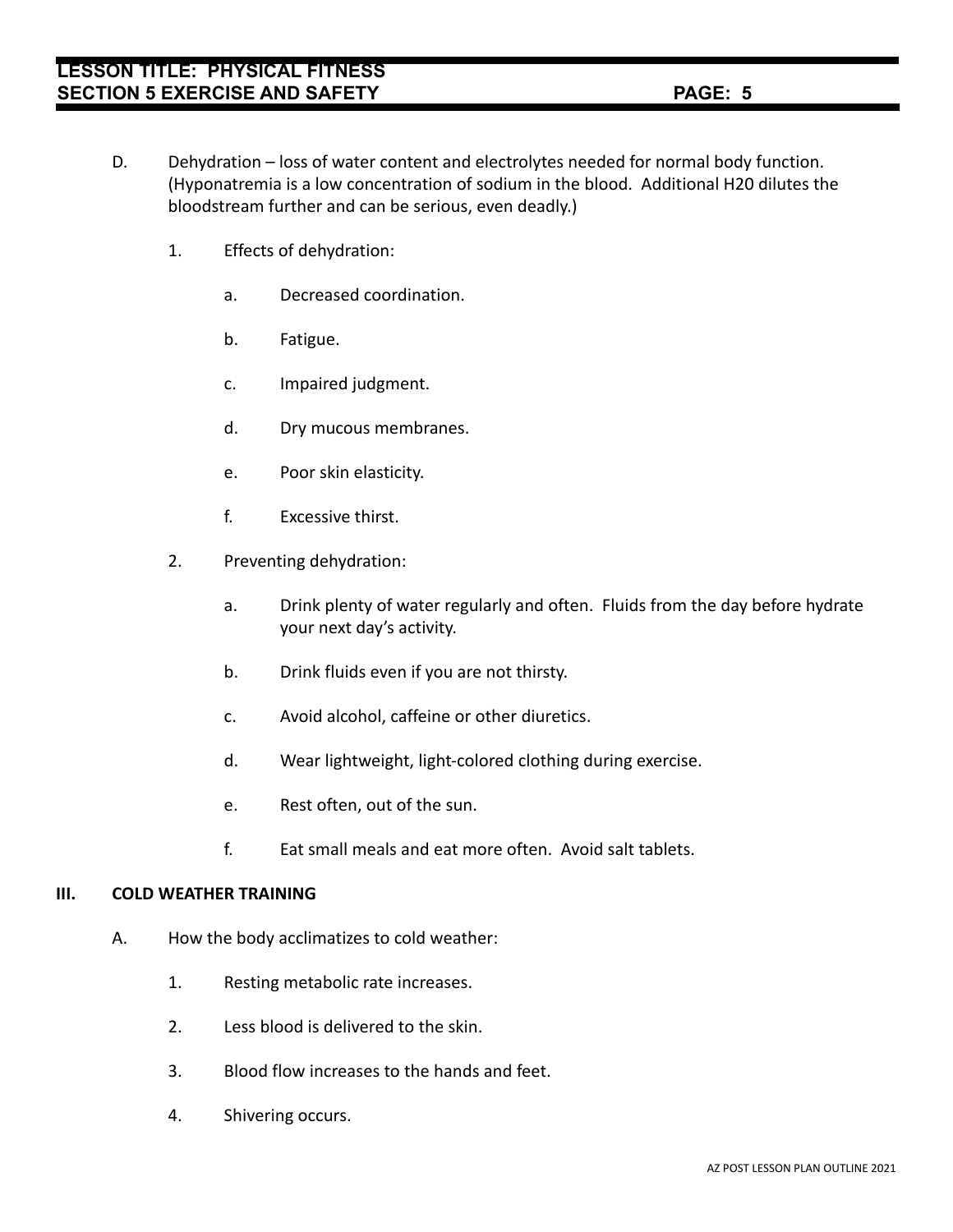- 5. Increase in brown adipose tissue. (A dark-colored fatty tissue in many mammals, especially hibernating animals and human babies that produces heat in order to control body temperature.)
- B. Guidelines for cold weather training:
	- 1. Dress in layers using a moisture-wicking base.
	- 2. Become acclimated.
	- 3. Be aware of the chill factor. If it is colder than 20degrees, exposed skin can freeze within 60 seconds.
	- 4. Avoid alcohol; drink plenty of fluids.
	- 5. Keep moving.
	- 6. Cover exposed skin in wind-chill conditions.
	- 7. Seek or know of a nearby shelter.
	- 8. Individuals with cardiovascular disease should avoid heavy exertion. (shoveling snow.)

#### C. Frostbite.

- 1. Early:
	- a. Skin is slightly flushed.
	- b. Initial pain or numbness.
	- c. Blisters may appear.
- 2. Severe:
	- a. Numbness spreads.
	- b. Impaired judgment and confusion.
	- c. Coordination diminishes.
	- d. Loss of eyesight or consciousness.
	- e. Shock; can be fatal.
- 3. Treatment: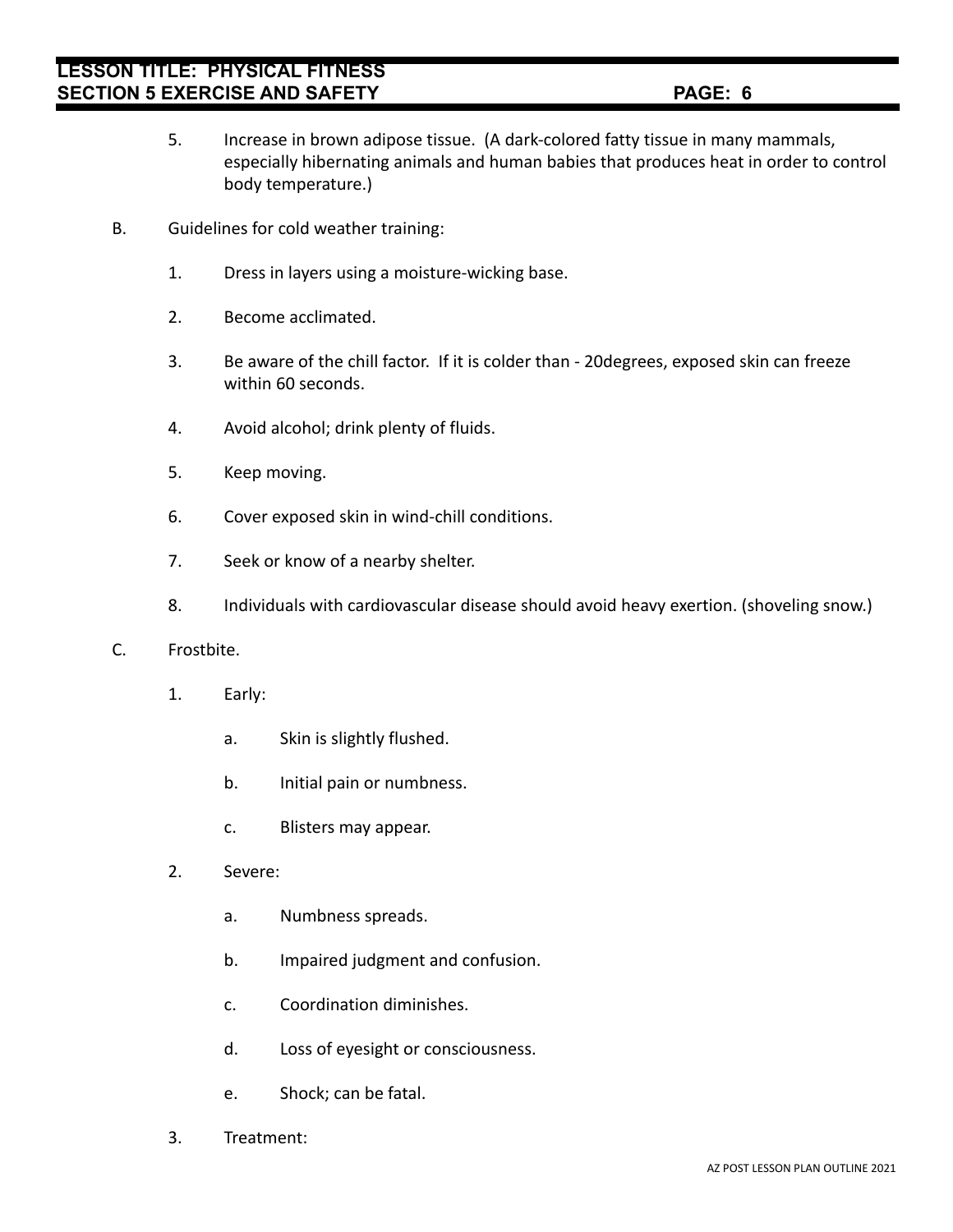- a. Never rub a frozen area.
- b. Use gauze to separate fingers and toes.
- c. Remove wet clothing; move to a warmer environment.
- d. Use blankets, clothing and/or warm water, if available.
- e. Provide CPR if necessary; activate EMS.
- f. Do not apply hot water bottles, heat lamps or direct heat.
- g. If conscious, give warm, non-alcoholic fluids.
- D. Hypothermia.
	- 1. Low body temperature, shivering, numbness, weakness and drowsiness.
	- 2. Severe body temperature is below 95°, uncontrollable shivering, loss of coordination, confusion, unconsciousness and death.

## **IV. INJURY PREVENTION**

- A. Principle of overload:
	- 1. Frequency.
	- 2. Intensity.
	- 3. Time (duration).
- B. Symptoms of overtraining:
	- 1. Unexplained or unusual soreness.
	- 2. Lowered resistance.
	- 3. Colds, headaches, cold sores, etc.
	- 4. Chronic fatigue.
	- 5. Depression, frustration, etc.
	- 6. Lowered coordination levels.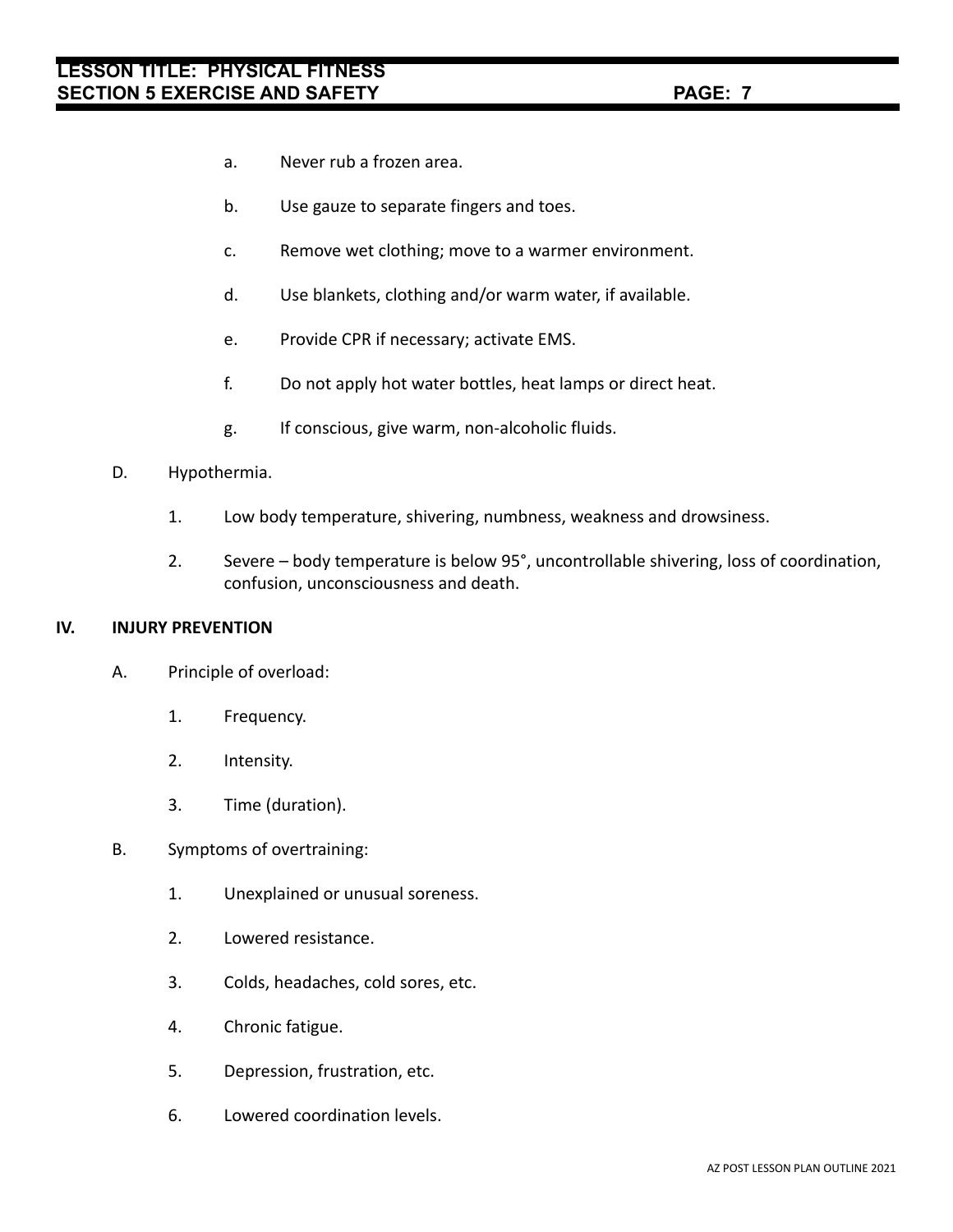- C. Prevention:
	- 1. Alternate easy/hard days.
	- 2. Proper warm-up and cool-down.
	- 3. Use common sense.
	- 4. Cross training.
	- 5. Use equipment properly; use proper technique(s). (Valsalva maneuver creating an extreme amount of pressure in the thoracic cavity by closing the glottis of the throat during exertion. i.e. holding your breath.)
	- 6. Maintain desired body weight.
	- 7. Improve strength, flexibility, endurance, etc.
	- 8. Monitor intensity.
- D. Common injuries:
	- 1. Strain an injury to a muscle or tendon.
	- 2. Sprain an injury to a ligament.
	- 3. Torn meniscus common knee injury; torn cartilage usually due to collision sports. (Medial meniscus is torn four (4) times more than lateral meniscus.)
	- 4. Bursitis inflammation of the bursa sac.
	- 5. Patellofemoral Pain Syndrome (runner's knee) pain and stiffness around the knee cap.
	- 6. Plantar Fasciitis inflammation of the fascia; leads to heel spurs.
	- 7. Shin splints general term for anything that hurts along the front or side of the lower leg. Tendonitis or stress fractures are common.
	- 8. Tendonitis inflammation of the tendon.
	- 9. Contusion bruise.
	- 10. Dislocations displacement of bones forming a joint.
- E. R.I.C.E: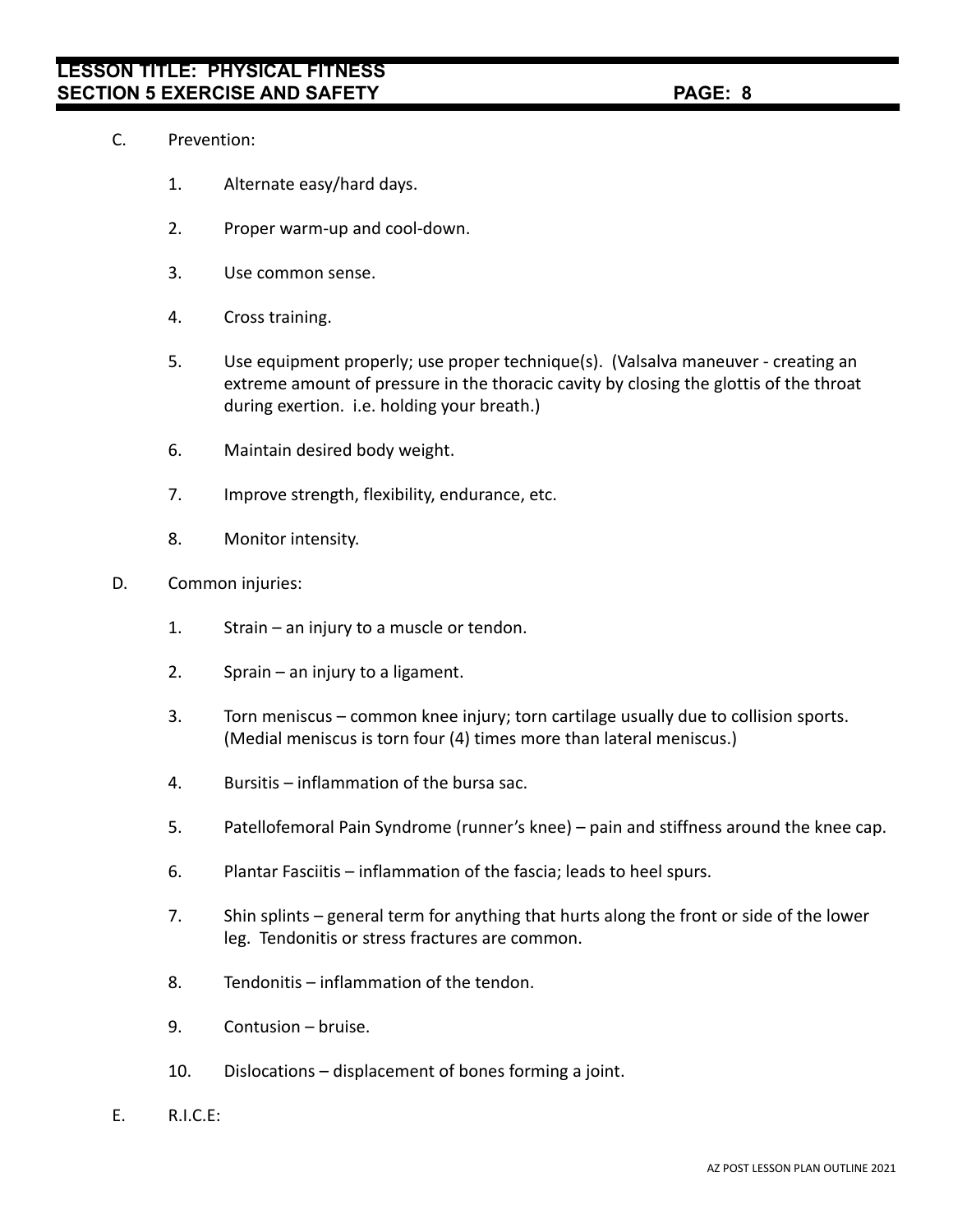- 1. Rest reduce or stop using the injured area for 48 hours. If you have a leg injury, you may need to stay off of it completely.
- 2. Ice put an ice pack on the injured area for 20 minutes at a time, four (4) to eight  $(8)$ times per day. Use a cold pack, ice bag or a plastic bag filled with crushed ice that has been wrapped in a towel. ( Use for acute injuries up to 48 hours. Chronic injuries may require heat.)
- 3. Compression compression of an injured ankle, knee or wrist may help reduce the swelling.
	- a. These include bandages such as: Elastic wraps, special boots, air casts and splints.
	- b. Ask your doctor which one is best.
- 4. Elevation keep the injured area elevated above the level of the heart. Use a pillow to help elevate an injured limb.
- F. Proper form.
	- 1. Most important element for safe and effective training.
	- 2. Will minimize injury and ensure targeted muscle is isolated during movement.
	- 3. Three most common form issues are:
		- a. Speed.
			- i. Every exercise that works by moving weights including your own body weight – should always be done with the weight under control. Move the weight slowly through your range of motion, and don't use momentum to lift the weight.
			- ii. If you find that you can't complete your sets at the proper speed you are using too much weight.
		- b. Range of motion.
			- i. Every exercise has a correct, or optimal range of motion. To a certain degree, however, your range of motion for a given exercise will depend on your own flexibility or history of injury.
			- ii. Always be sure to move the weight through the entire range of motion as outlined in the exercise description, so that all parts of your muscle benefit from the exercise.